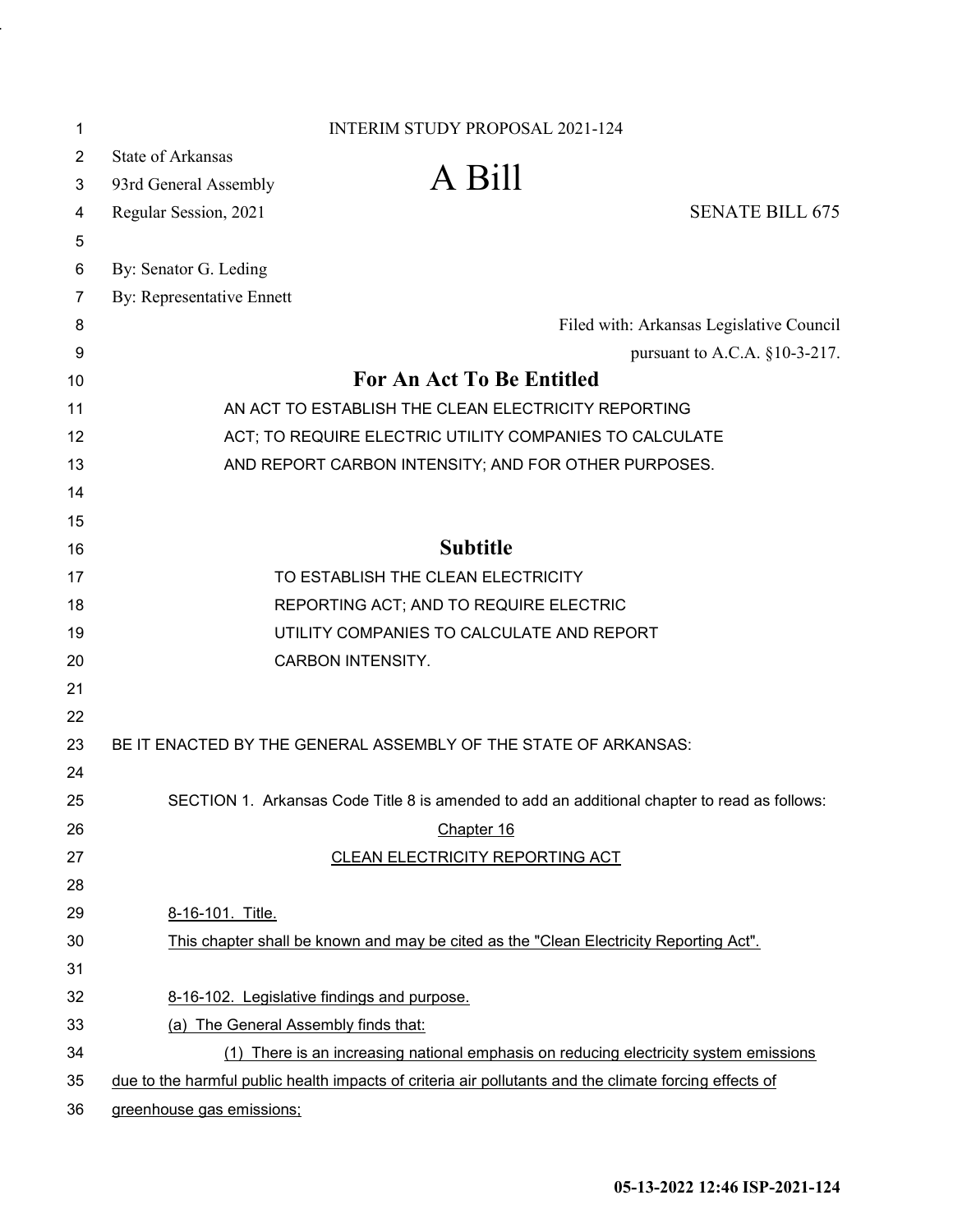| 1              | (2) Many electric utility companies are voluntarily announcing their intentions to be                       |
|----------------|-------------------------------------------------------------------------------------------------------------|
| $\overline{2}$ | emission-free by a target date; and                                                                         |
| 3              | (3) A simple yet meaningful metric of electricity system emissions will:                                    |
| 4              | (A) Give recognition to an electric utility company as it makes progress in                                 |
| 5              | providing clean electricity by working with customers, vendors, and industry partners to promote            |
| 6              | strategies and technologies that effectively reduce emissions; and                                          |
| $\overline{7}$ | (B) Provide electricity customers and the public with transparent and useful                                |
| 8              | information about electricity system emissions that will enable the customers and the public to make        |
| 9              | informed decisions and act as partners with electric utility companies in the common goal of reducing       |
| 10             | electricity system emissions.                                                                               |
| 11             | (b) The purpose of this chapter is to avoid confusion and to facilitate meaningful measurement              |
| 12             | standards and methods for comparing the progress on reducing electricity system emissions by requiring      |
| 13             | all electric utility companies to calculate and report on carbon intensity in an approved and standardized  |
| 14             | manner.                                                                                                     |
| 15             |                                                                                                             |
| 16             | 8-16-103. Definitions.                                                                                      |
| 17             | As used in this chapter:                                                                                    |
| 18             | (1) "Carbon dioxide equivalent" means a metric measure used to compare the emissions                        |
| 19             | of various greenhouse gases on the basis of global warming potential by converting amounts of other         |
| 20             | gases to the equivalent amount of carbon dioxide with the same global warming potential;                    |
| 21             | (2)(A) "Carbon intensity" means the amount of global warming potential of gases emitted                     |
| 22             | to produce a given amount of electrical power and measured on an annual basis, including without            |
| 23             | limitation the direct emissions and indirect emissions of the full energy chain of each generation resource |
| 24             | in the electric system portfolio.                                                                           |
| 25             | (B) "Carbon intensity" includes the life cycle emissions for all energy storage and                         |
| 26             | load balancing generation used to meet electric system reliability requirements;                            |
| 27             | (3)(A) "Criteria air pollutant" means one (1) of six (6) common air pollutants determined                   |
| 28             | to be hazardous to human health and regulated under the National Ambient Air Quality Standards.             |
| 29             | (B) "Criteria air pollutant" includes carbon monoxide, lead, nitrogen dioxide,                              |
| 30             | ground-level ozone, sulfur dioxide, and particulate matter;                                                 |
| 31             | (4) "Direct emissions" means the carbon intensity of emissions from operation and                           |
| 32             | maintenance of an energy resource;                                                                          |
| 33             | (5) "Electric system portfolio" means the energy resources of an electric utility company,                  |
| 34             | including in-state and out-of-state energy resources;                                                       |
| 35             | (6)(A) "Greenhouse gas" means a gas that traps heat in the atmosphere and has a                             |
| 36             | climate forcing effect.                                                                                     |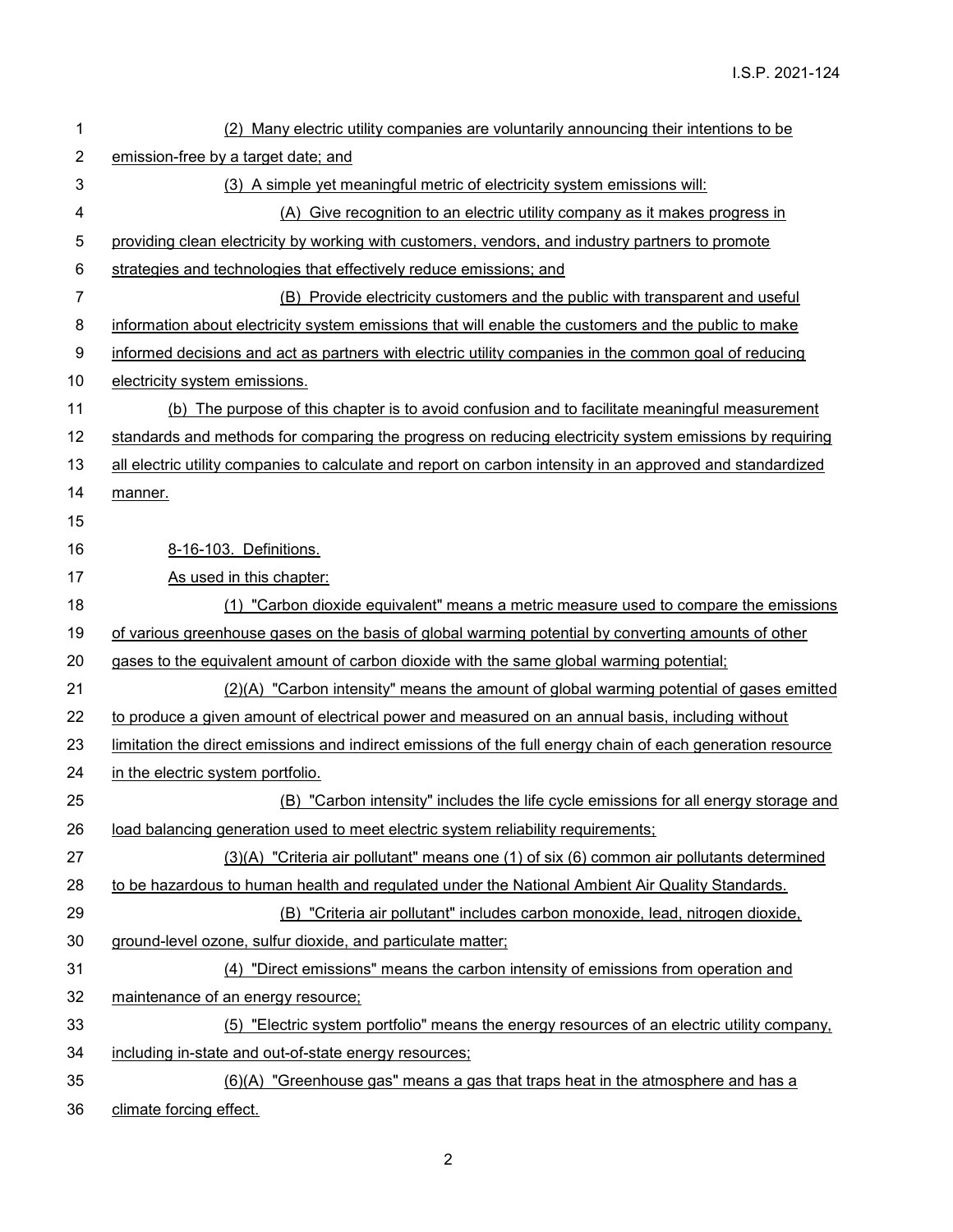| 1              | (B) "Greenhouse gas" includes carbon dioxide, methane, nitrous oxide,                                                    |
|----------------|--------------------------------------------------------------------------------------------------------------------------|
| $\overline{2}$ | hydrofluorocarbons, perfluorocarbons, sulfur hexafluoride, and any other similar gas designated by the                   |
| 3              | Arkansas Pollution Control and Ecology Commission as a "greenhouse gas";                                                 |
| 4              | (7) "Greenhouse gas content calculation" means a calculation of the life cycle carbon                                    |
| 5              | dioxide equivalent emissions of an energy resource that is expressed as carbon intensity;                                |
| 6              | (8)(A) "Indirect emissions" means the carbon intensity of the full energy chain for an                                   |
| 7              | energy resource that is exclusive of the direct emissions from operation and maintenance.                                |
| 8              | (B) "Indirect emissions" includes:                                                                                       |
| 9              | (i) Mining;                                                                                                              |
| 10             | (ii) Processing and transportation of materials for energy resource                                                      |
| 11             | equipment;                                                                                                               |
| 12             | (iii) Manufacturing, transportation, and installation of energy resource                                                 |
| 13             | equipment;                                                                                                               |
| 14             | (iv) Decommissioning or disposal, or both, of energy resource                                                            |
| 15             | equipment; and                                                                                                           |
| 16             | (v) Mining, processing, and transportation of combustion fuel; and                                                       |
| 17             | (9) "Life cycle emissions" means the sum of direct emissions and indirect emissions for a                                |
| 18             | given energy resource that is expressed as the energy resource's carbon intensity per unit of energy                     |
| 19             | generated.                                                                                                               |
| 20             |                                                                                                                          |
| 21             | 8-16-104. Carbon intensity reporting.                                                                                    |
| 22             | (a)(1) An electric utility company shall calculate and report on the carbon intensity of its electric                    |
| 23             | system portfolio in the manner established by the Arkansas Pollution Control and Ecology Commission at                   |
| 24             | the end of each calendar year and for each projected year included in the most recent resource planning                  |
| 25             | of the electric utility company.                                                                                         |
| 26             | (2) The calculation required under subdivision (a)(1) of this section shall include a:                                   |
| 27             | (A) Life cycle greenhouse gas content calculation for each type of energy                                                |
| 28             | resource in the electric utility company's electric system portfolio; and                                                |
| 29             | (B) Weighted average life cycle greenhouse gas content calculation for the                                               |
| 30             | annual electricity production by the electric utility company's electric system portfolio, which is the carbon           |
| 31             | intensity of the electric system portfolio for a given year.                                                             |
| 32             | (3) The weighted average life cycle greenhouse gas content calculation required under                                    |
| 33             | subdivision (a)(2)(B) of this section shall be calculated as follows:                                                    |
| 34             | (A) The carbon intensity in grams carbon dioxide equivalent per kilowatt hour                                            |
| 35             | (gCO <sub>2</sub> e/kWH) for each energy resource shall be multiplied by the total annual electricity production of that |
| 36             | energy resource to obtain the total grams emitted; and                                                                   |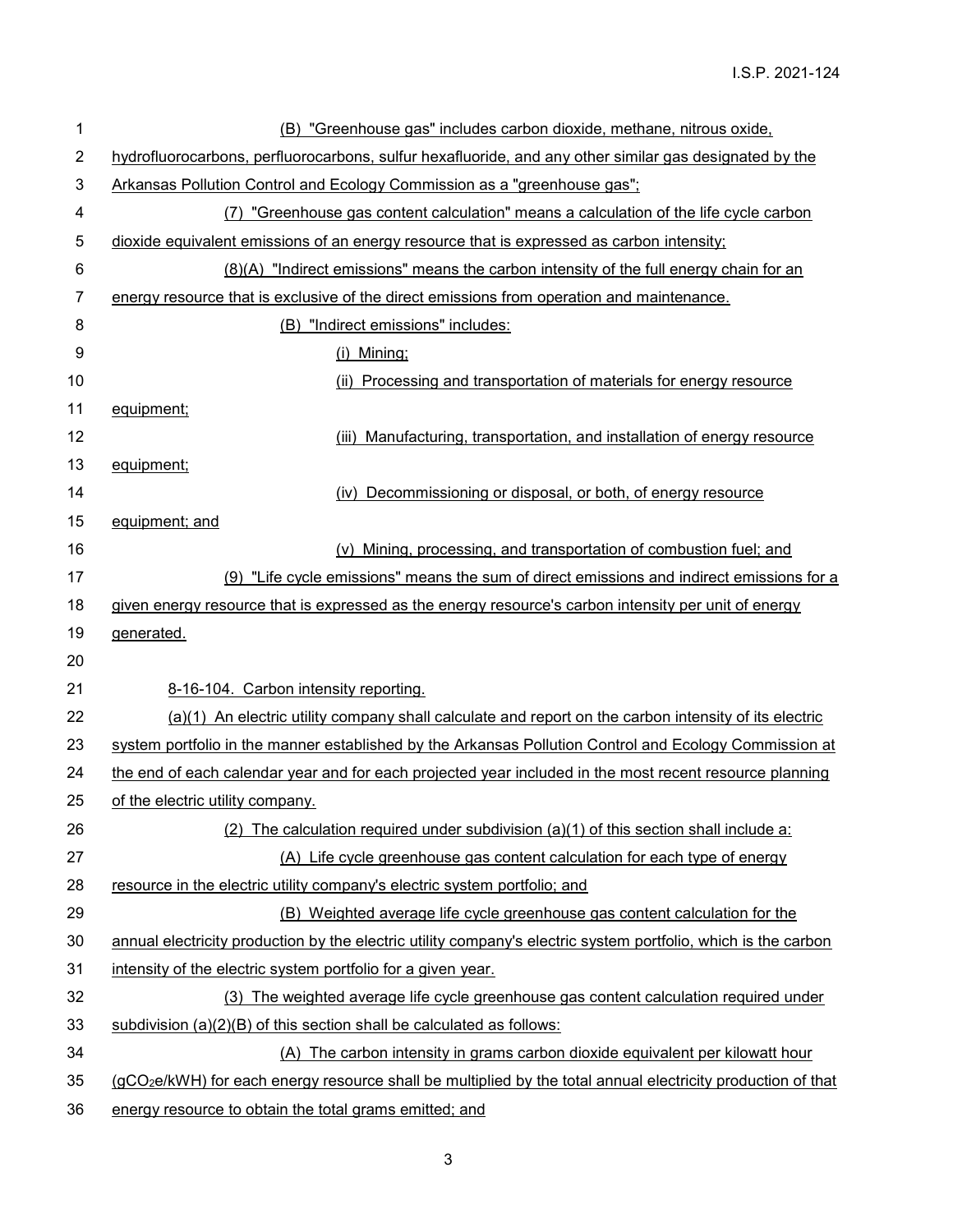| 1              | (B) The sum of emissions from all energy resources in the electric utility                                    |
|----------------|---------------------------------------------------------------------------------------------------------------|
| $\overline{c}$ | company's electric system portfolio shall be divided by the total annual electricity production to obtain the |
| 3              | average electric system portfolio carbon intensity in grams carbon dioxide equivalent per kilowatt hour       |
| 4              | $(gCO2e/kWH)$ .                                                                                               |
| 5              | (b) Each electric utility company shall distribute the annual carbon intensity data required under            |
| 6              | subsection (a) of this section to its customers as soon as the annual carbon intensity data is available by   |
| 7              | either monthly bills or other mailings to customers or by posting the annual carbon intensity data on the     |
| 8              | electric utility company's website.                                                                           |
| 9              | (c) An electric utility company shall provide the annual carbon intensity data of the electric utility        |
| 10             | company to the commission.                                                                                    |
| 11             | (d) The commission shall:                                                                                     |
| 12             | (1) Require an electric utility company to use median values for life cycle emissions of                      |
| 13             | energy resources as reported by the United States Department of Energy's National Renewable Energy            |
| 14             | Laboratory in its Life Cycle Assessment Harmonization Project, as it existed on January 1, 2021;              |
| 15             | (2) Monitor developments in life cycle emissions assessments; and                                             |
| 16             | (3) Instruct electric utility companies to use updated values in carbon intensity                             |
| 17             | calculations if more precise estimates become available.                                                      |
| 18             | $(e)(1)$ An electric utility company may request permission from the commission to use an energy              |
| 19             | resource carbon intensity value that differs from the value required by the commission under subdivision      |
| 20             | $(d)(1)$ of this section.                                                                                     |
| 21             | (2) A request to use a different energy resource carbon intensity value shall be                              |
| 22             | accompanied by supporting data and calculations that the commission shall review in either approving or       |
| 23             | denying the electric utility company's request.                                                               |
| 24             |                                                                                                               |
| 25             | 8-16-105. Report.                                                                                             |
| 26             | (a) The Arkansas Pollution Control and Ecology Commission shall:                                              |
| 27             | (1) Consolidate the annual carbon intensity data obtained under § 8-16-104 from all                           |
| 28             | electric utility companies; and                                                                               |
| 29             | (2) Issue a report that details the:                                                                          |
| 30             | (A) Carbon intensity of the electric system portfolio of each electric utility                                |
| 31             | company; and                                                                                                  |
| 32             | (B) Aggregate carbon intensity for the electric power sector in this state.                                   |
| 33             | (b) The report required under subsection (a) of this section shall include a:                                 |
| 34             | Chart that details past and present electric power sector carbon intensity figures; and<br>(1)                |
| 35             | (2) Narrative that describes the benefits of tracking, reducing, and eliminating the direct                   |
| 36             | emissions and indirect emissions of the electric power sector.                                                |